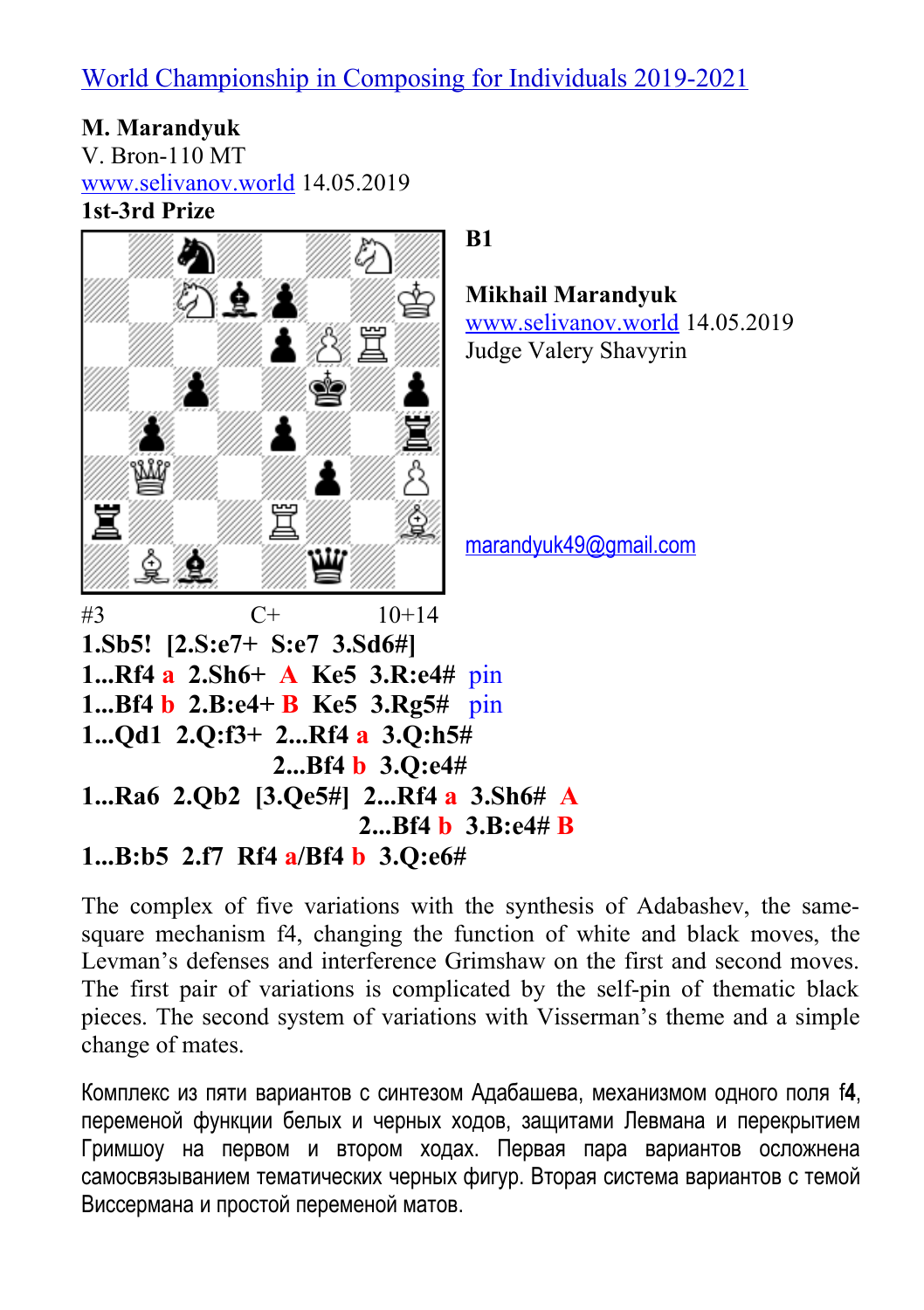**М. Marandyuk** Problemist of Ukraine 2021 **1st-2nd Prize**



### **B2**

**Mikhail Marandyuk** "Проблеміст України" (Ukraine) Nr.2(68) April-June 2021 Problem B319 Judge Zoltan Labai

[marandyuk49@gmail.com](mailto:marandyuk49@gmail.com)

Two systems of variations with a change in the function of two white moves. The second moves of the first pair become mating in the second pair. The second pair of variations with the Visserman theme combined with the Rukhlis theme.

 **2...K:e3 3.Q:d4# B**

Две системы вариантов с переменой функции двух белых ходов. Вторые ходы первой пары становятся во второй паре матующими. Вторая пара вариантов с темой Виссермана в синтезе с темой Рухлиса.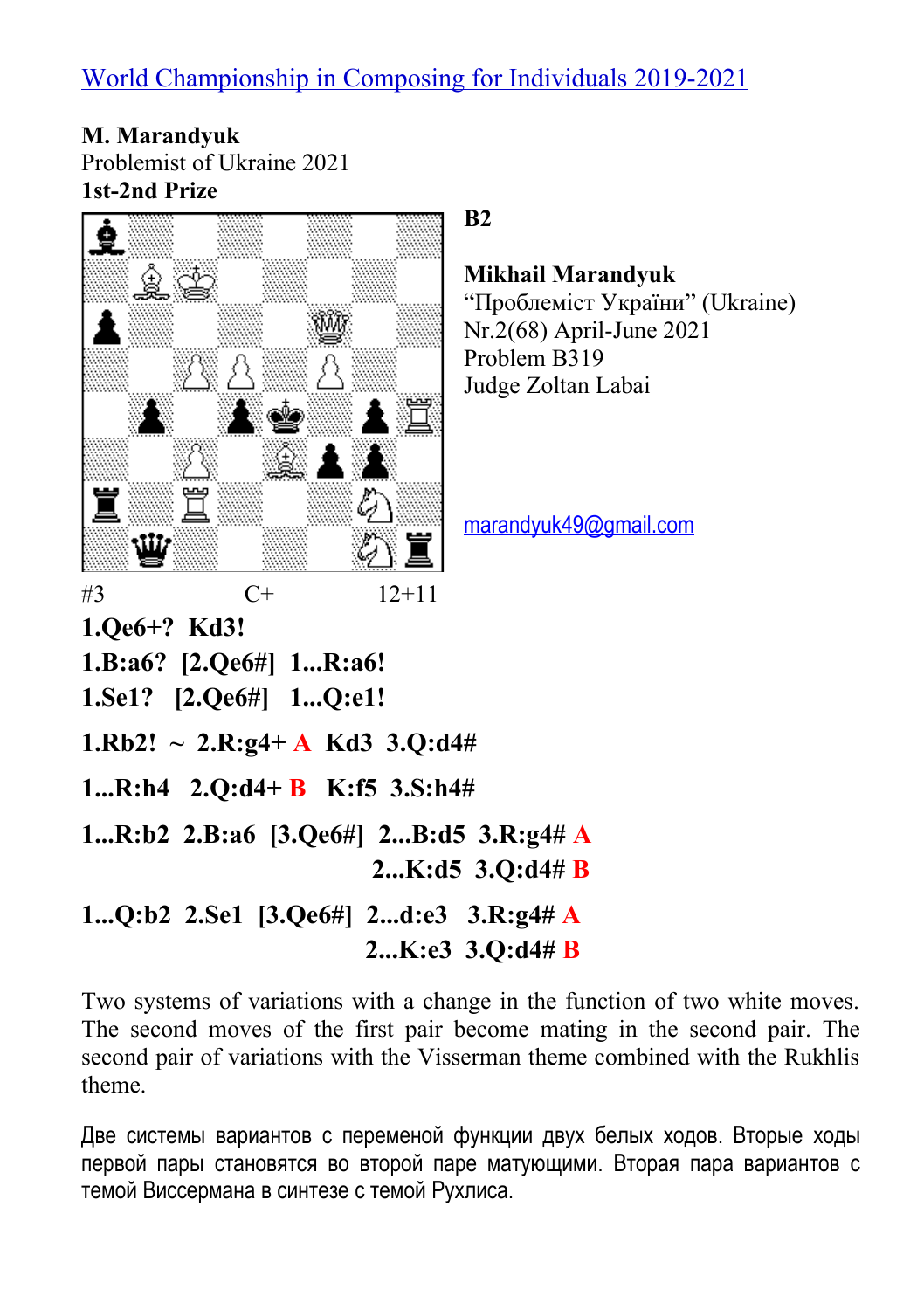**М. Мarandyuk** 7th Tourney FRME 2021 **2nd Prize**



**B3**

#### **Mikhail Marandyuk**

7th Composing Tourney of FRME (Federation Royale Marocaine des Echecs) [www.frme.fr.nf](http://www.frme.fr.nf/) 19.11.2021

Judge Sergey Bilyk

[marandyuk49@gmail.com](mailto:marandyuk49@gmail.com)

```
1.Se2! [2.Sc3+ d:c3 3.Rfe3#
1...Qc6 2.Bd6! A [3.Qf5# B]
                 2...Q:d5 a 3.Qg4# C
                 2...K:d5 b 3.R:d4# D
                 2…L:e6 3.Q:e6#
1...b4 2.Qg4! C [3.R:d4# D]
                 2...Q:d5 a 3.Bd6# A
                 2...K:d5 b 3.Qf5# B
1…K:d5 2.Qf5+ B Kc6 3.Q:b5#
1…f1S 2.R:d4+ D K:f3 3.Q:f1#
```
Two systems of play with change the function of white moves. The first pair of variations with the Visserman theme combined with the Lender combination (le Grand + Salazar). In the second pair, the mating moves of the le Grand theme of the first pair become the second moves.

Две системы игры с переменой функции белых ходов. Первая пара вариантов с темой Виссермана в синтезе с комбинацией Лендера (ле Гранд+Салазар). Во второй паре матующие ходы темы ле Гранд первой пары становятся вторыми ходами.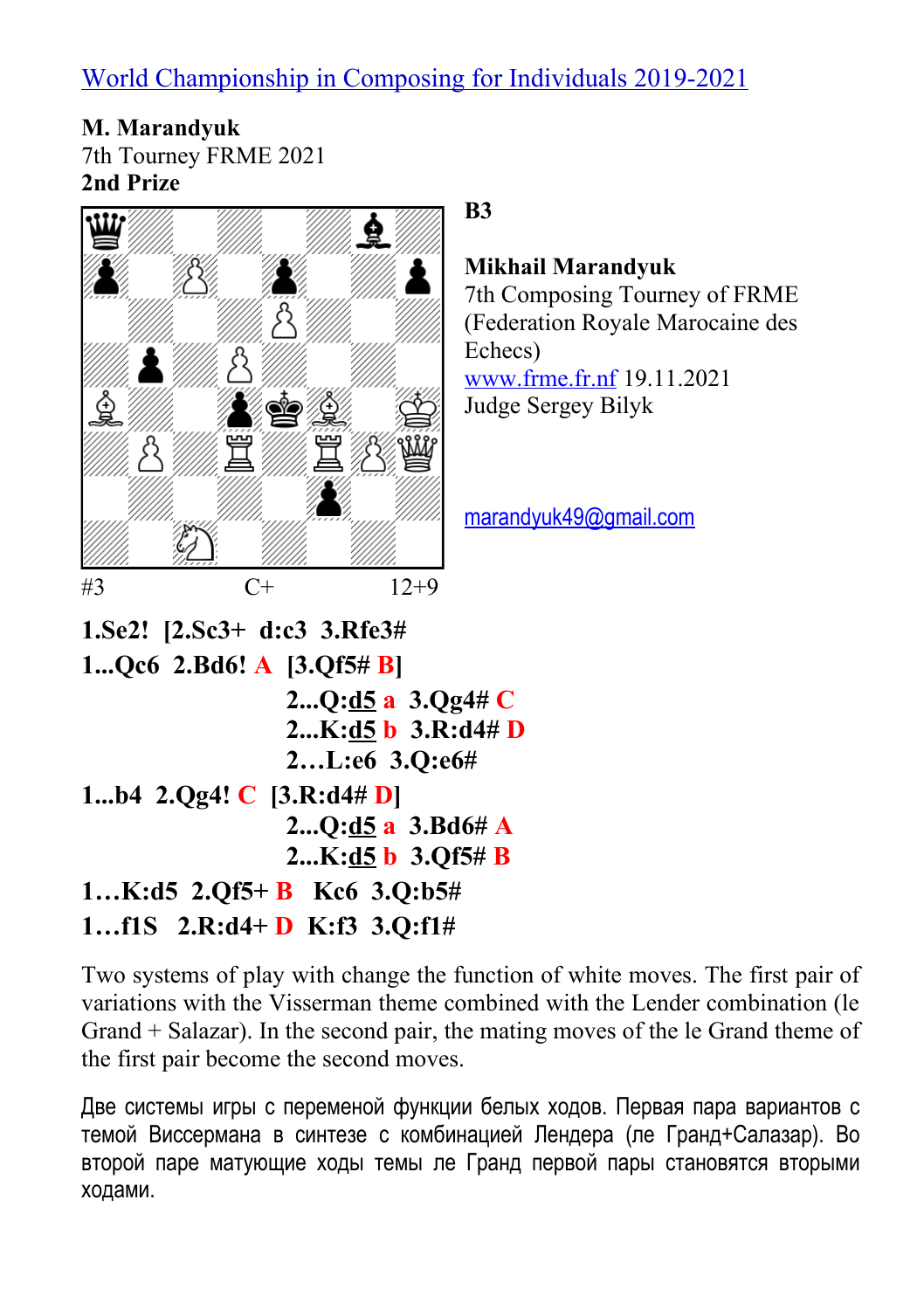**М. Мarandyuk** Zadachi i Etyudy 2019 **2nd Prize**



#### **B4**

### **Mikhail Marandyuk**

"Задачи и этюды" St. Petersburg Nr.79 September-December 2019 Problem 6146 Judge Valery Kirillov

[marandyuk49@gmail.com](mailto:marandyuk49@gmail.com)

**1.Re4! [2.Q(B)e6+ f:e6 3.B(Q):e6#]**

**1...Q:h3 2.Sf5! [3.Qc4#] 2...Rd4 a 3.Se3# 2...Bd4 b 3.R:d6#**

- **1...Sf4 2.Se2! [3.Qc4#] 2...Rd4 a 3.S:c3# 2...Bd4 b 3.S:f4#**
- **1...Rd4 a 2.R:e5+! K:e5 3.Qf5# 2...d:e5 3.Qc5#**

### **1...Bd4 b 2.R:d6+! K:d6 3.Qd7#**

The complex of four variations with the synthesis of Adabashev, change function of black moves in the same-square mechanism **d4**. The first pair of variations with Vissernan's theme, the Levman's defenses and a simple change of mates. The second pair with thematic black defenses on the square **d4** and sacrifice of white Rooks on the second move.

Комплекс из четырех вариантов с синтезом Адабашева, механизмом одного поля **d4** и переменой функции черных ходов. Первая пара вариантов с темой Виссермана, защитами Левмана и простой переменой матов. Вторая пара с тематическими черными защитами на поле **d4** и жертвой белых ладьей на втором ходу.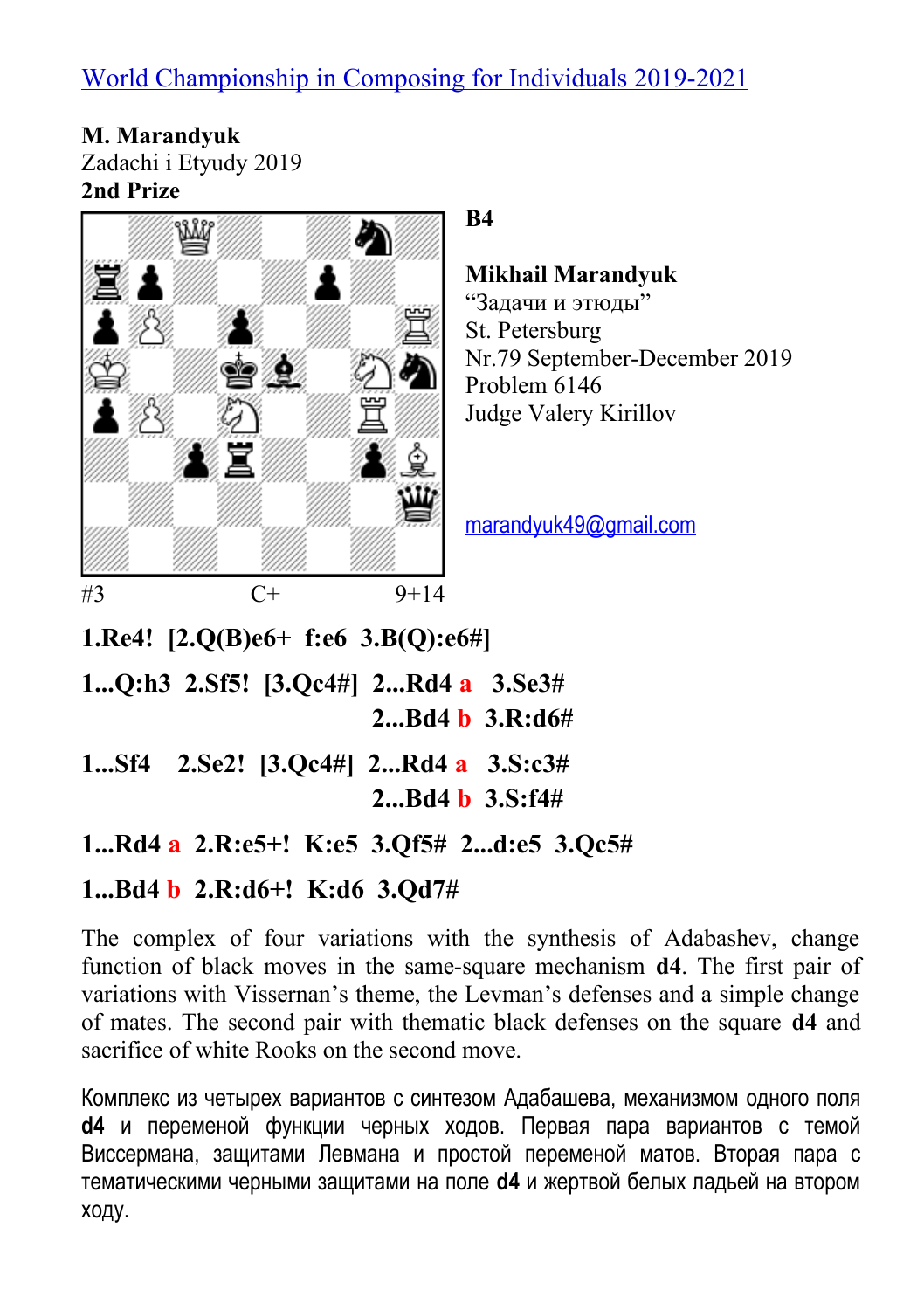**М. Мarandyuk** SuperProblem 08.08.2019 **3rd Prize**



**B5**

**Mikhail Marandyuk** SuperProblem – site of a chess composition 08 August 2019 Problem B179 Judge Igor Agapov

**1.Q:e6? B S:e6!**

**1.Kf7! ~ 2.Se7+ 2...Ke4 a 3.Re3# 2...Kg4 b 3.Rh4#**

**1...Ke4 a 2.Rh5 [3.Re3,Re5#] 2...Sf3 c 3.Q:e2# A 2...Sf5 d 3.Q:e6# B**

**1...Kg4 b 2.Kg6 [3.Rh4#] 2...Sf3 c 3.Q:e6# B 2...Sf5 d 3.Q:e2# A**

**(1...Sd6+ 2.S:d6+)**

Visserman's theme in three phases with reciprocal change of mates and any change. Combines the phases the change of function of the moves of the black King.

Тема Виссермана в трех фазах с чередованием и произвольной переменой матов. Объединяет фазы перемена функции ходов черного короля.

[marandyuk49@gmail.com](mailto:marandyuk49@gmail.com)